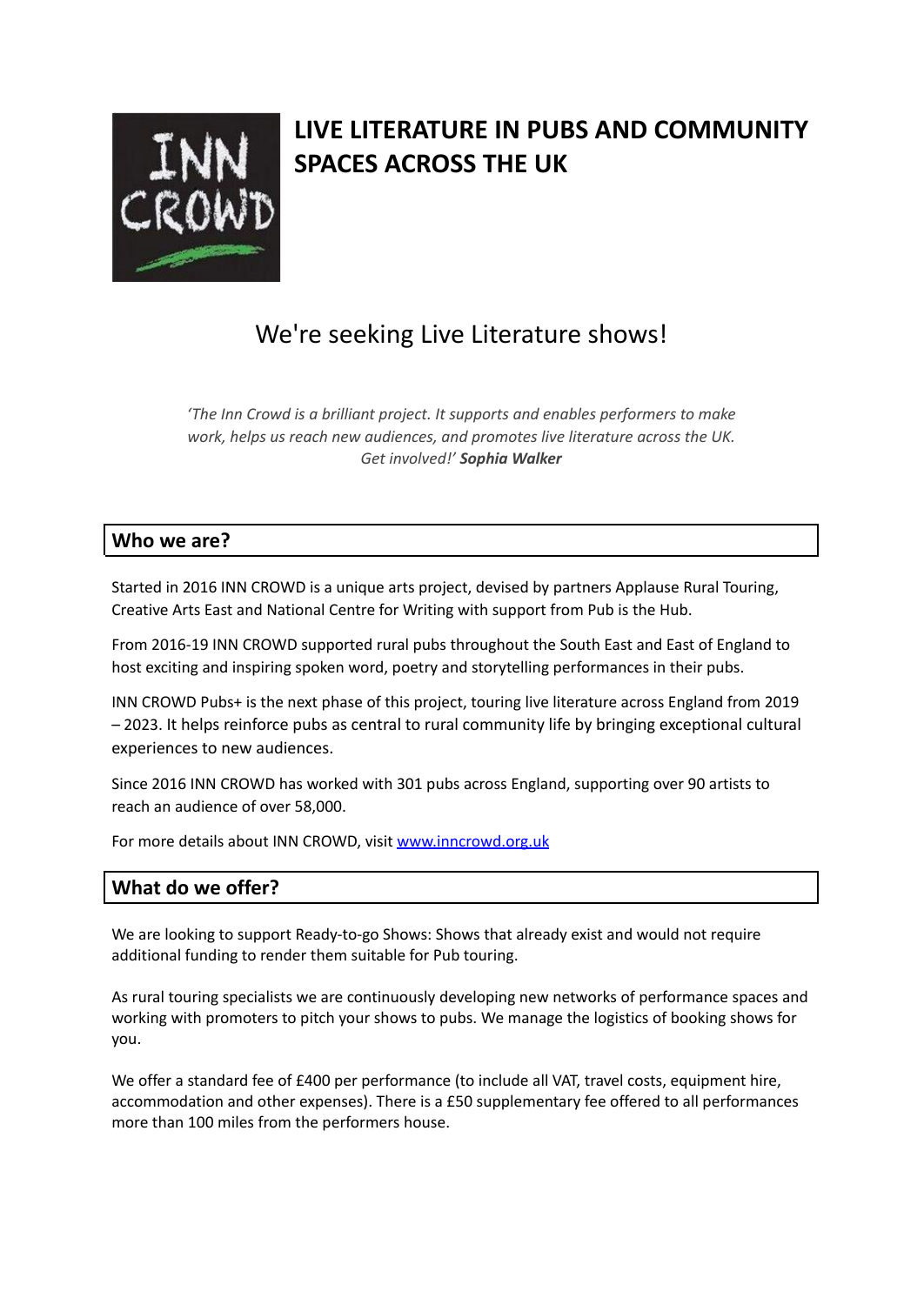Artists or companies taking part in INN CROWD can expect to be booked for an average of ten performances. We would anticipate that roughly 60% of performances will take place in the following regions: Cambridgeshire East Sussex, Kent, Norfolk, Suffolk, West Sussex; the other 40% may be spread around the rest of England.

(Please note that these figures are averages – each booking is made by the pub and INN CROWD cannot guarantee any bookings.)

### **What are we looking for?**

#### **We particularly welcome applications from diverse artists, particularly people of colour and those with a disability.**

To help you consider whether your performance might be suitable for a rural pub tour, some of the criteria we look for in a show are:

#### **Suitability for rural pub spaces – tech and performance considerations**

- Rural pubs are often old buildings, full of nooks and crannies but without open performance spaces. Sight-lines can be obstructed by load-bearing pillars or the layout may mean some in the audience are able to hear but can't directly see a performer. Lack of a raised stage or tiered seating means audiences cannot always see a performer if they are not standing up. For these reasons we do not accept shows which include significant physical theatre, clowning, or any projection. The voice and the words spoken must be the core of any INN CROWD show we commission.
- Performance space can sometimes be little more than the corner of a bar. For this reason shows have to be performable in as little as 1.5m x 1.5m, though often there will be more space than that.
- We have found that solo pieces that tell a story with a single voice/point of view often work best for pub spaces as do performance poetry. Theatre, dialogue and multiple characters can be harder to convey in pub spaces
- Our pubs like to make an evening of attending a show. They may like an interval for drinks or food. Shows should thus be flexible enough to add an interval should the venue request one.

#### **Suitability for rural pub audiences – content considerations**

- Rural pubs are open community spaces. Audiences may have booked a ticket for shows, but there will be people walking in without any knowledge of a show taking place. For this reason we do not accept shows which contain significant swearing, vulgarity, or adult content.
- Background noise and distractions are inevitable in rural pub spaces. It can be difficult for audiences to immerse themselves in a quiet, attention-demanding show. We find that the shows that work best are up-beat and easy to engage with.
- Audiences come to pubs for a good night out. While we welcome proposals featuring any content, we encourage performers to break up serious subjects with humour. The general ambiance that works best is one of light-hearted and engaging storytelling.
- Rural pubs tend to attract an older clientele, often less willing to engage with audience involvement/participation than younger, urban audiences. Shows that include audience participation can work, but we tend to find that audiences will respond better to group engagement (collective singing of a song, for instance) than being put on the spot and asked to do something individually.
- Audiences in rural pubs generally tend to be more socially conservative than audiences in urban areas. For this reason, we are unlikely to commission salacious cabaret or overtly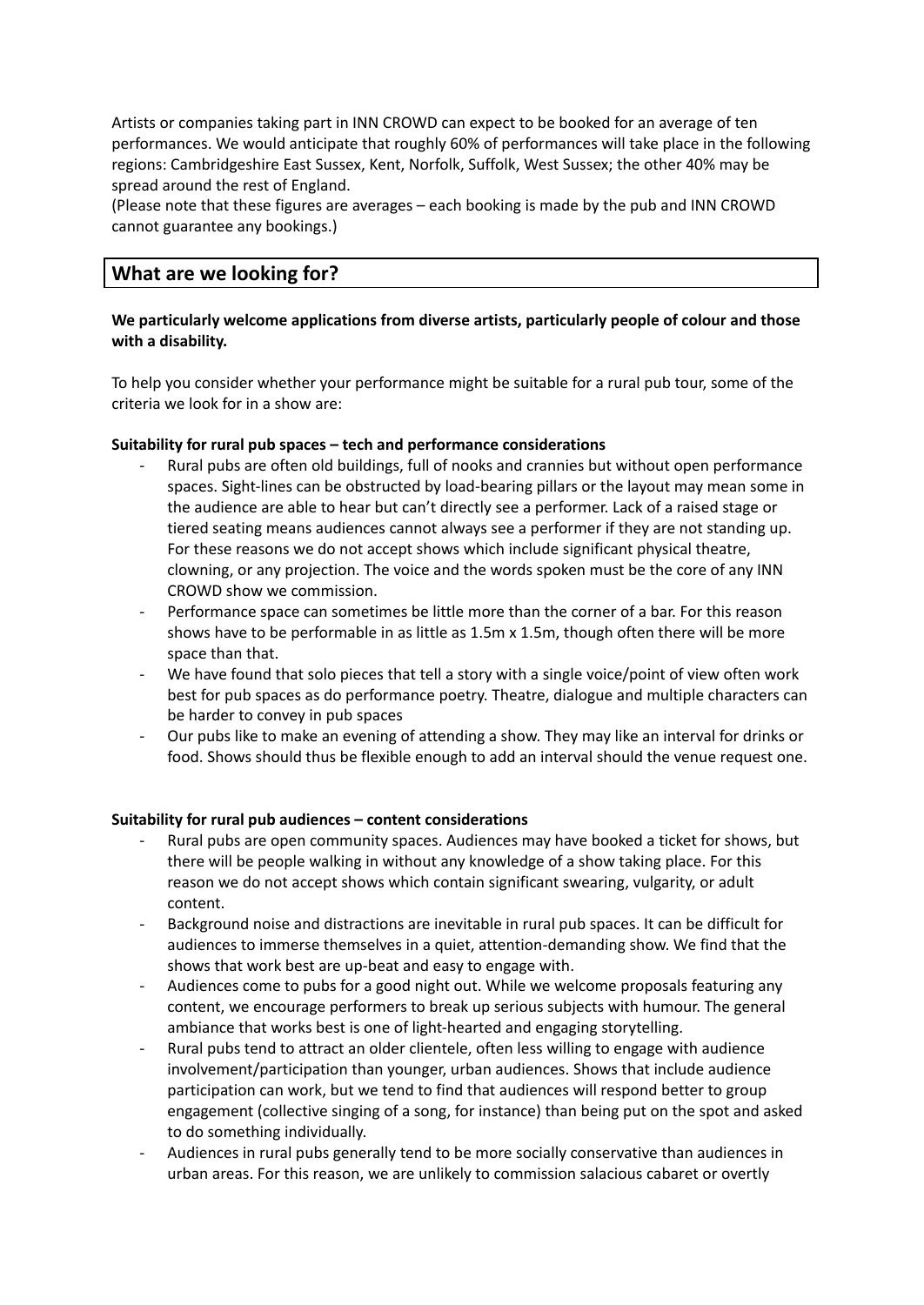political work. No subject is off-limits and we actively welcome socially diverse applications, but artists should be aware that their show will be more effective if the message is delivered lightly.

Pubs are always keen to book shows that respond to topical themes that they already interact with as a part of their business calendar; you may choose to think about this when constructing you ideas. In 2022 and 2023 *some* of the themes that we think will be popular with pubs include the Queen's Platinum Jubilee and the Commonwealth Games in Birmingham.

#### **Suitability of Performer – artist considerations**

- Rural pubs can be lively venues, with food and drink service taking place, as well as talk from people who aren't engaging with the show. Artists need to be comfortable projecting their voice or speaking at a volume that can stand up to a live pub setting.
- Although rare, heckling or other unwanted interruptions are possible in pub spaces. Artists need to be robust and confident enough to cope with this atmosphere.

#### **Suitability as Live Literature – artform considerations**

INN CROWD is a project supporting live literature. This can include elements of theatre, poetry, spoken word, storytelling, or literary adaptation. The starting point for performances considered for INN CROWD must be a written or composed text. While there is cross-over between live literature and stand-up comedy, shows will only be considered if they fulfil at least two of the following criteria for live literature.

- Do you define the show as live literature, spoken word, performed poetry, or storytelling?
- Does the show feature new writing?
- Does your show respond to an existing (non-play) text in a way that increases engagement with or places focus on that original text?

#### **In summary, we look for shows that:**

- Tell a compelling narrative that is engaging and relatively easy to follow;
- Are well written and literature focused;
- Treat subjects lightly and with humour.

## **What do we expect from selected shows?**

Artists will:

ensure robust and effective communication with INN CROWD to ensure a timely response to proposed bookings. We prefer direct communication with artists around the booking of shows, to ensure the right fit for each venue.

## **What are you looking for in my application?**

When reading applications, we are looking to be:

- Excited by an artistic proposal.
- Confident that performers understand the challenges of rural pub touring, are excited by the opportunities, and are happy to work in collaboration with the INN CROWD Consortium to bring the show to audiences across the UK.
- See evidence (ideally video) of your work.